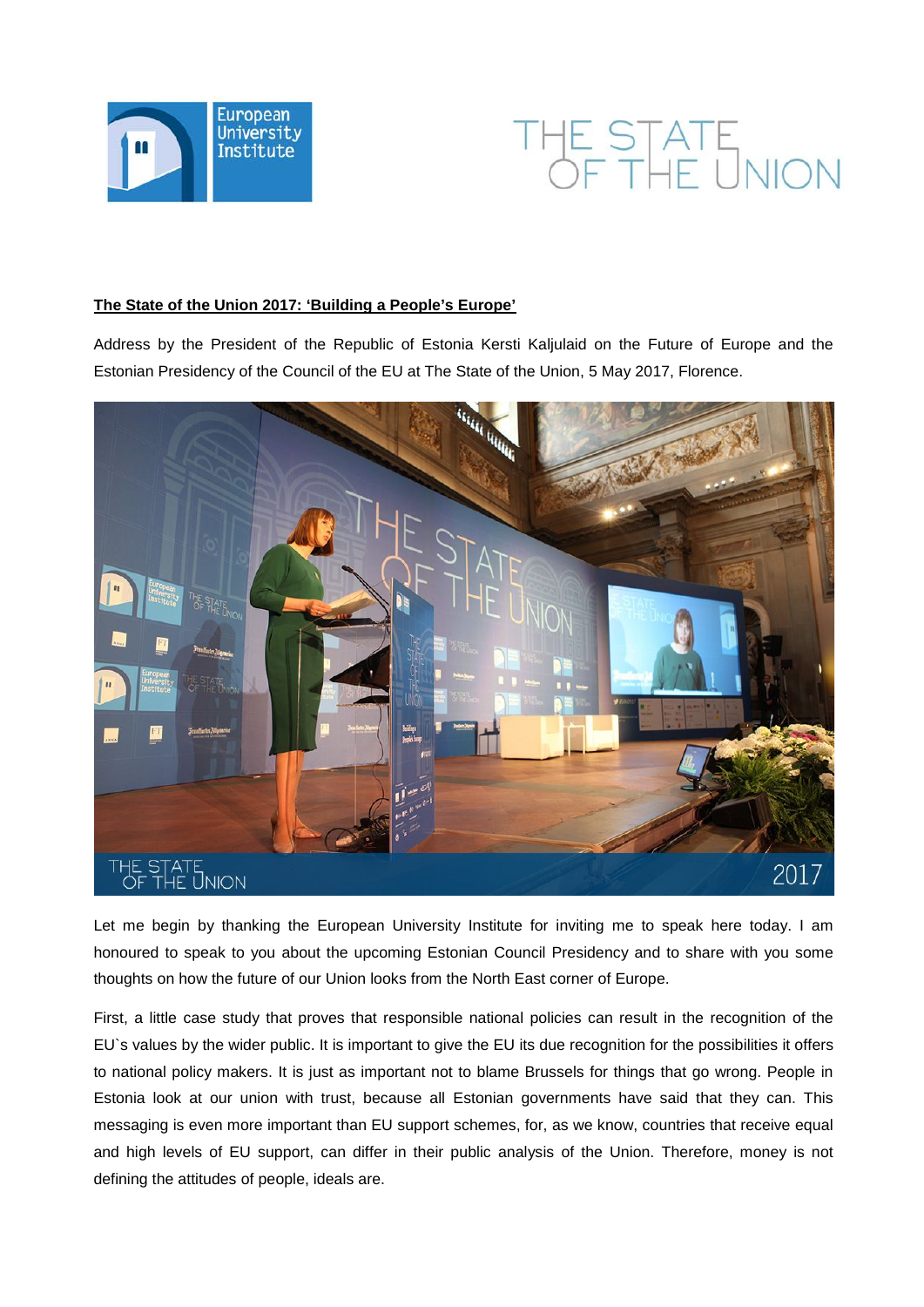The EU has had considerable overall success in driving economic convergence. If we look at where we were in 2004 and where we are today, then the numbers speak for themselves – Estonians are two point four (2.24) times richer than at joining.

But as I already said, it is not all about money. The GDP of all ten member states who acceded to the EU in 2004 has increased on average one point eight (1.87) times. No one has been left out. All of the countries that joined in 2004 are better off. And almost of all the states that were in the EU before 2004 are too. This is mainly due the opportunities offered by new markets and better cost structuring for enterprises.

And yet, despite the obvious economic gains, the EU`s popularity is wavering in many countries and this is happening because of the political messaging about it. Harmful words are not free, as countries have started to find out. Indeed, it is very difficult to criticise the EU and at the same time claim that it is a very useful Union. The message is incoherent and therefore not believable. The problem is not that people get the EU wrong. But rather that they get confusing signals about it.

In Estonia, we make a point of not blaming Brussels for potentially unpopular decisions. We tell our people that solidarity works both ways. For example, even though Estonia had no previous experience with accepting refugees and we were therefore off to a rocky start once the joint decision on burden-sharing was adopted, we accepted our fair share. We put in place a system offering people a new home in Estonia. We made a point of explaining to refugees what the economic conditions of our country are and the amount of support we can offer. We built the system from scratch, in a year, and we are doing well in fulfilling our quota.

Estonia has also always supported a stronger role for the EU globally. The EU does a lot of good in the world. But too little of this is known. I am hopeful that the new EU global strategy will prove useful in not only strengthening the EU's common foreign and security policy but also at helping to boost the EU's image abroad and at home.

## Ladies and gentlemen,

In less than two months, Estonia will assume the Presidency of the Council of the European Union for the first time in its history. We planned for a presidency at the beginning of 2018, six months later. But when the UK voted to leave the EU, we needed to step up and took over the UK's slot.

We take on our presidency with a strong sense of responsibility, but also with enthusiasm. And we have set ourselves some ambitious goals.

We aim at a European Union that is competitive, prosperous and secure. We are determined to keep Europe safe but also open to the outside world, including its immediate neighbourhood. And, of course, being Estonia, there is the horizontal digital aspect of practically every policy goal of EU that we want to highlight.

Digital seemed to surface all by itself in preparation for our Presidency. Which shows that without most EU citizens recognizing it, the EU is turning into a digital society much like Estonia. There are already horizontal digital aspects to many EU policies including: security, EU-Lisa and exchange of data, free trade and sustainable development. In both the Eastern Partnership and the Neighbourhood Policy more widely, there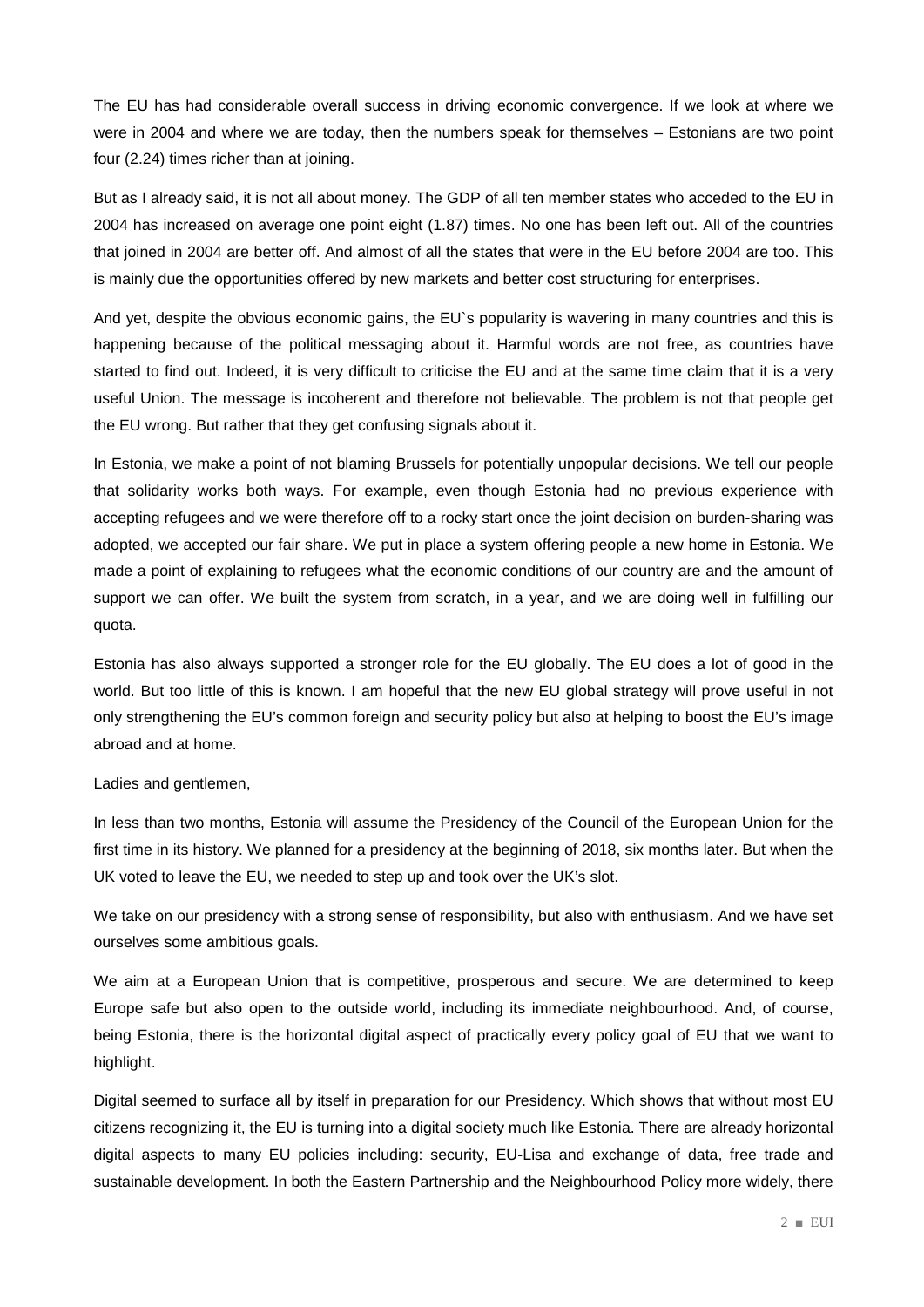is a strong digital aspect related to fighting corruption and strengthening the rule of law, since you cannot bribe a computer.

But just as others are determined to make our Presidency about all things digital because they believe we can do it, we ourselves are determined that our Presidency not take merely a technocratic approach. Our goal is to take an empathetic, constructive view of the future of Europe. I realise that talking positively about the EU is not de rigueur these days. Indeed, it is much more fashionable - both in and outside of the European Union - to worry about the EU's disintegration and demise. Admittedly there are forces – both internal and external – which threaten to pull the EU apart. But since the EU normally develops through various crises and there is no better means of sorting this continent than assembling in Justus Lipsus for some active verbal combat, the EU is much more resilient than we give it credit for. The EU always has a way of muddling through even if the solutions reached are often neither ideal nor elegant. But they are sufficient. It is simple common sense, even if common sense is not in the Treaty. But neither is muddling through. They should be in my humble opinion.

During our Presidency, our aim, of course, is to do more than just muddle through. We worked hard to get into the European Union. The last thing that we want is to see it disintegrate. We are sad to see it weakened by undeserved criticism. We want it to prosper by constructive analysis of its values and indeed, sometimes fault lines. And so we have decided to place unity at the heart of our presidency because now, more than ever, we see that Europe needs to come together, to consolidate and to act. Of course, this is easier said than done. But by no means impossible to achieve. After all, the EU's core policies – the single market, the common trade policy, Schengen – remain strong and intact.

The euro area`s technical structures developed quicker during the euro crisis than they could by mere political deliberation of calm economic waters. The same is now happening to Schengen and securing its borders. Indeed, if we look at the past years, then we can see that the EU has managed to remain united on the issues that matter most. Most importantly - when the Russian aggression against Ukraine erupted in 2014, the EU managed to mobilise and take a united stand on Russia's actions. The sanctions policy implemented three years ago remains in effect today demonstrating that the European Union can and does pull together and demonstrate unity when fundamental interests and values are at stake.

Meanwhile, and also on the positive side, other policy areas like the EU's common foreign policy and defence cooperation are being strengthened. During our presidency, we will work to take the discussion further forward. We will also do our best to implement EU-NATO strategic partnership, which given the uncertainty surrounding us, is more necessary than ever. And we will, of course, work tirelessly on strengthening the all-important transatlantic relationship.

As Presidency, we will also pay more attention to the creation of a prosperous and competitive Europe, which can only be built on a strong economy. This means being both open and innovative.

As I already said, we have had strong peer pressure to make one of our four presidency priorities the creation of a digital Europe. But as our society is already a digital one, we don't want to focus too much on the technological aspects, but rather on the steps that are needed to change societies. We need to reach a stage where people throughout Europe start to complain when they have to communicate with their public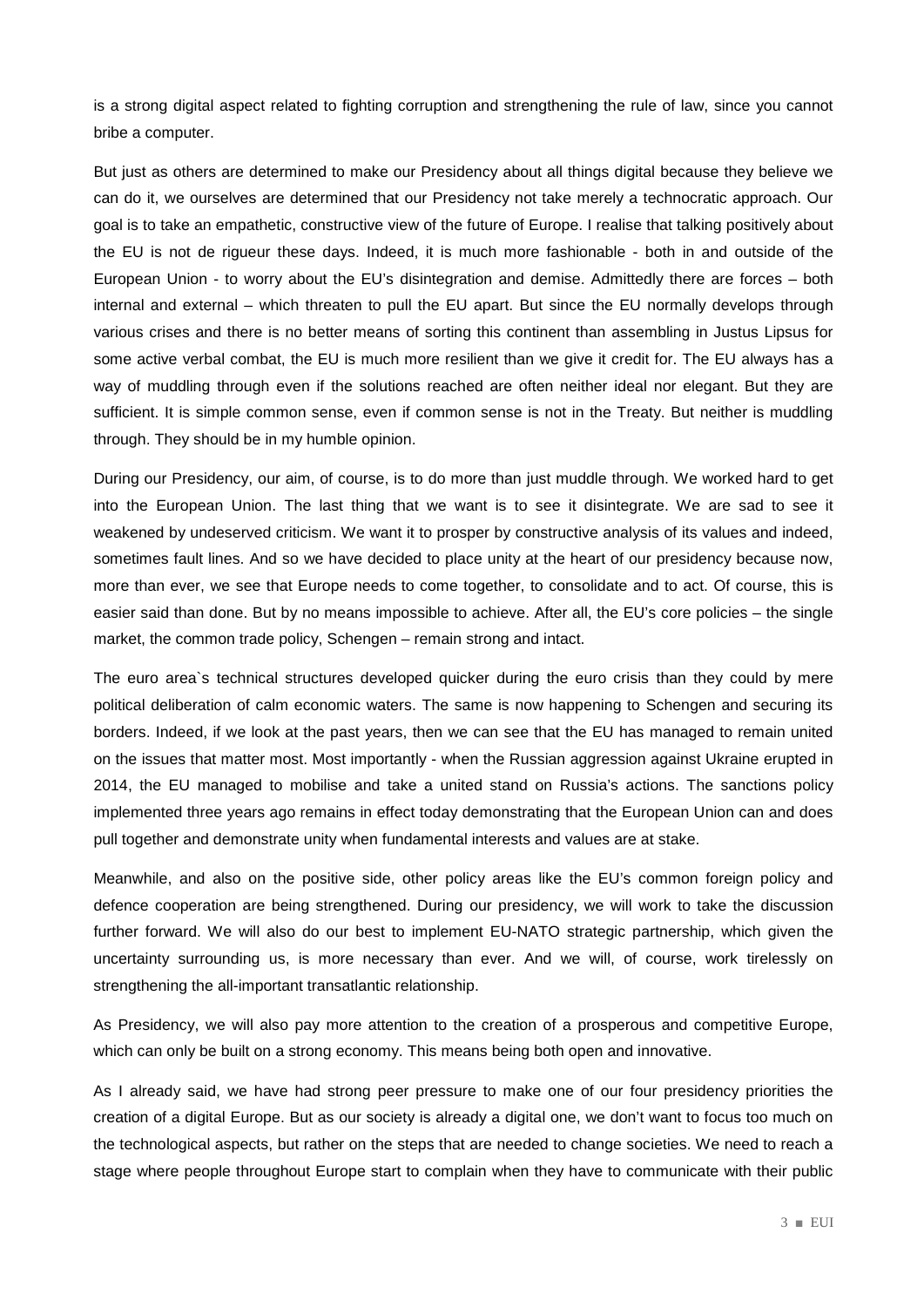sector in analogue. This would be a real sign of societal transformation. A sign that people have started to trust digital services, that they value the savings in time and money, that digital solutions can be trusted.

To reach this stage, people need digital services that work every time. They need good cyber hygiene. And they must learn how to protect themselves in cyber space. We all drive cars on highways, even though there are risks involved.

The key is to take adequate safety measures. The same rule applies to cyber. Cyber crime is here to stay, but we cannot let criminals put our governments and people off from using technology any more than we accept criminals gaining the advantage on the streets.

Security and safety are at the forefront on people's minds today, not only in cyber world, unfortunately. It is therefore a non-negotiable priority for our presidency. It takes real time info exchange systems to achieve this. There must be no limiting administrative measures born out of distrust of technologies to keep us from achieving our aim.

And finally, our fourth priority is an inclusive and sustainable Europe. We believe that the four freedoms of the European Union can function well only in a truly complete single market, which must go hand in hand with a sustainable social dimension. But the four freedoms function better in an environment less focused on rules and more on principles, which must be commonly agreed.

I would not like to finish without chiming in on the main topic of the future of our Union – citizens, our people, their freedoms. I would like to put forward some thoughts on our next biggest challenge in Europe, which we seem to be quite late in recognising. These are changes in society which are related to technological development. They are only starting and they are much bigger than simply refusing to communicate on paper with governments. Today, they only affect some 5% of our workforce. But it will be much more soon. We should pay especially close attention to the global trends in modern information society that continue to change our jobs and lifestyle. Here we should seize the opportunity to use technological changes to our advantage.

When talking about societal changes that affect the social dimension as well as the EU's competitiveness, the issues that were relevant when the Commission launched the public consultation on the Pillar of Social Rights, still hold true. Technological developments, aging society, changes in family and work patterns, new forms of work, skills mismatches, to name only a few. People are not only working longer but also doing more diverse kinds of work.

I see that we are also on the brink of a big and rather challenging societal change, which we have no time to contemplate, as it is gradual and not acute. But if ignored, it will lead to an overall decrease of European competitiveness. Industrial jobs are vanishing as once did agricultural ones. Yet our social models are built on an industrial way of thinking, which no longer fits with the intermittent, global and fragmented nature of new jobs, the individualism of the new economy where everyone is an employer, employee, works for different companies at the same time and offers their services globally.

All of this will warrant a strong rethink of how we gather taxes in the future. As I like to say, the Cheshire cat will be gone, the grin will not linger much longer. We are used to getting wide aggregated streams of tax money from big companies, both payroll and income, and we bicker among ourselves and globally about